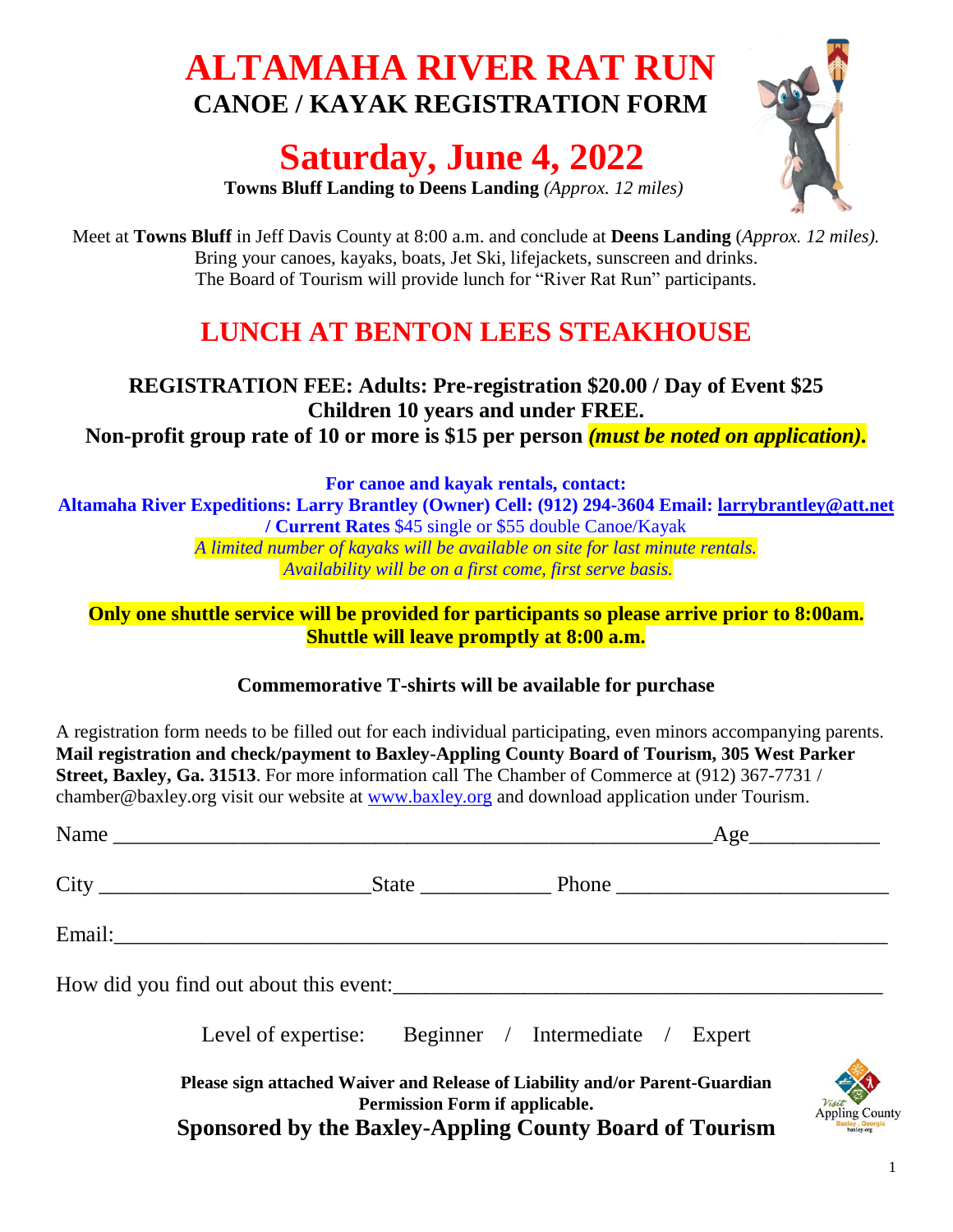### **PARENT/GUARDIAN PERMISSION FORM**

*(This form to be used for minors only – under 18 years of age.)*

I hereby grant permission for my child **the set of the set of the set of the set of the set of the set of the set of the set of the set of the set of the set of the set of the set of the set of the set of the set of the se** 

Altamaha River Canoe Paddle provided by the Baxley-Appling County Board of Tourism on June 4, 2022.

I fully understand and acknowledge that: (a) risks and dangers exist in my child's use of canoeing and kayaking, and my child's participation in river activities; (b) my child's participation in such activities and/or use of such equipment may result in injury or illness or death or damage to personal property; (c) these risks and dangers may be caused by other participants, or by accidents, or by the forces of nature or other causes. Risks and dangers may arise from foreseeable or unforeseeable causes including, but not limited to, selection of trail or river route, water level, weather conditions, risks of falling out of a canoe or kayak and such other risks, hazards and dangers that are integral to recreational activities that take place in a wilderness, outdoor or recreational environment, including risks from native flora and fauna,; and (d) hereby accept these risks and dangers.

I have been advised that my child must wear an approved personal floatation device at all times while on the water. I affirm that my child will not be under the influence of alcohol or controlled substance, and will not carry, use or consume these substances before or during his/her scheduled activities. Any claims or dispute arising from my child's participation in the Altamaha River Canoe Excursion or use of any equipment provided shall be venued in the Appling County Court in the state of Georgia.

My child is in good health and is at or above the minimum age stated in the Canoe Paddle advertising. I understand that strenuous physical exertion may be required and my child has no known physical disabilities or health problems, which will present any risk to his/her participation in the event. I permit the use of any photos, slides, films, or sketches of him/her taken or created during the day's activities for publicity, advertising, promotion or other commercial purpose. The above agreement shall be binding on my heirs, successor, assigns, administrators and executors.

#### **I HAVE READ THE ABOVE, AND BY SIGNING IT AGREE.** IT IS MY INTENTION TO GRANT PERMISSION FOR MY CHILD TO PARTICIPATE IN THE RIVER RAT RUN CANOE AND KAYAKING EVENT AND TO ASSUME AND ACCEPT ALL RISKS ASSOCIATED THEREWITH.

| Parent Name | Signature |              | Date                                                                                                                                                                                                                           |     |
|-------------|-----------|--------------|--------------------------------------------------------------------------------------------------------------------------------------------------------------------------------------------------------------------------------|-----|
|             |           |              |                                                                                                                                                                                                                                |     |
| City        |           | State        | Zip and the contract of the contract of the contract of the contract of the contract of the contract of the contract of the contract of the contract of the contract of the contract of the contract of the contract of the co |     |
|             |           | Child's Name |                                                                                                                                                                                                                                | Age |

### DO NOT LOSE – GIVE COMPLETED FORM TO YOUR GROUP LEADER PRIOR TO PARTICIPATION

# **Sponsored by the Baxley-Appling County Board of Tourism**